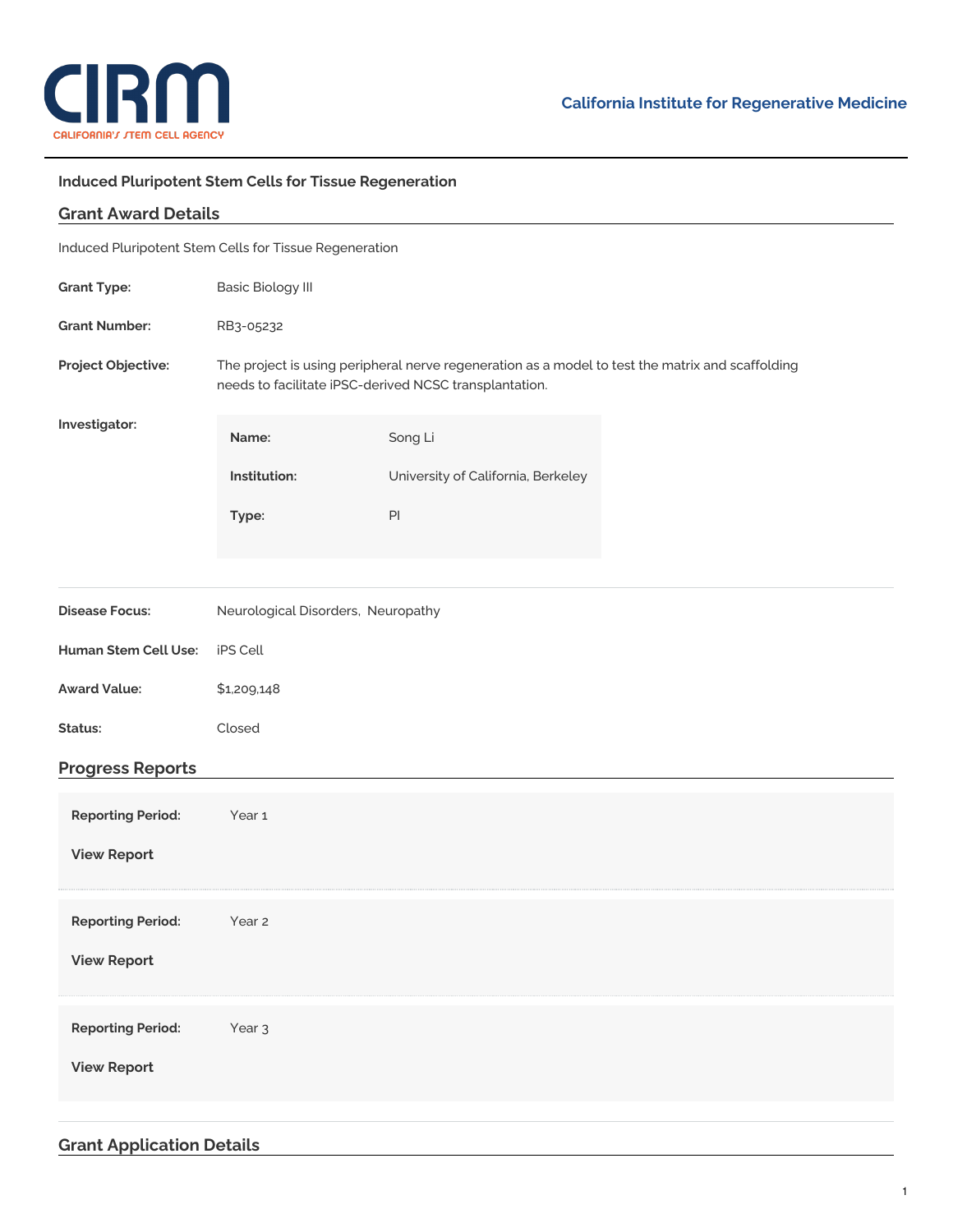**Application Title:** Induced Pluripotent Stem Cells for Tissue Regeneration

**Public Abstract:** Induced pluripotent stem cells (iPSCs) have tremendous potential for patient-specific cell therapies, which bypasses immune rejection issues and ethical concerns for embryonic stem cells (ESCs). However, to fully harness the therapeutic potential of iPSCs, many fundamental issues of cell transplantation remain to be addressed, e.g., how iPSC-derived cells participate in tissue regeneration, which type of cells should be derived for specific therapy, and what kind of matrix is more effective for cell therapies. The goal of this project is to use iPSC-derived neural crest stem cells (NCSCs) and nerve regeneration as a model to address these fundamental issues of stem cell therapies. NCSCs are multipotent and can differentiate into cell types in all three germ layers (including neural, vascular, osteogenic and chondrogenic cells), which makes NCSC a valuable model to study stem cell differentiation and tissue regeneration. Peripheral nerve injuries and demyelinating diseases (e.g., multiple sclerosis, familial dysautonomia) affect millions of people. Stem cell therapy is a promising approach to cure these diseases, which will have broad impact on healthcare.

> This project will advance our understanding of how extracellular microenvironment (native or engineered) regulates stem cell fate and behavior during tissue regeneration, and whether stem cells such as iPSC-NCSCs and differentiated cells such as iPSC-Schwann cells have different therapeutic effects. The results from this project will provide insights that will facilitate the translation of stem cell technologies into therapies for nerve injuries, demyelinating diseases and many other disorders that may be treated with iPSC-NCSCs.

**Statement of Benefit to** Induced pluripotent stem cells (iPSCs), especially iPSCs without the integration of reprogramming **California:** factors into the genome, are valuable to model disease and to generate autologous cells for therapies. Understanding the role and differentiation of iPSC-derived cells in tissue regeneration will facilitate the translation of stem cell technologies into clinical applications.

> iPSC-derived neural crest stem cells (NCSCs) can differentiate into a variety of cell types, and hold promise for the therapies of diseases such as nerve injuries, demyelinating diseases, spina bifida, vascular diseases, osteoporosis and arthritis. The isolation and characterization of iPSC-NCSCs will provide a basis for their broad applications in tissue regeneration and disease modeling.

This project will use peripheral nerve regeneration as a model to address the fundamental issues of using iPSC-NCSCs for therapies. Peripheral nerve injuries (over 800,000 cases in the United States every year) are very common following traumatic injuries and major surgeries (e.g., removing tumor), which often require surgical repair. Stem cell therapies can accelerate nerve regeneration and avoid the degeneration of muscle and other tissues lack of innervation. Since iPSC-NCSCs can promote the myelination of axons, the therapies for nerve injuries could also be adopted to treat demyelinating diseases.

In many cases of stem cell therapies, matrix and scaffold materials are needed to enhance cell survival and achieve local delivery. The studies on appropriate matrix for stem cell delivery will provide a rational basis for designing and optimizing materials for stem cell therapies.

The fundamental issues addressed in this project, such as the differentiation and signaling of transplanted cells, the therapeutic effects of cells at the different stages of differentiation and the roles of delivery matrix/materials, will have implications for stem cell therapies in many other tissues.

Overall, the results from this project will advance our knowledge on stem cell differentiation and function during tissue regeneration, help us translate the knowledge into clinical applications, and benefit the health care in California and our society.